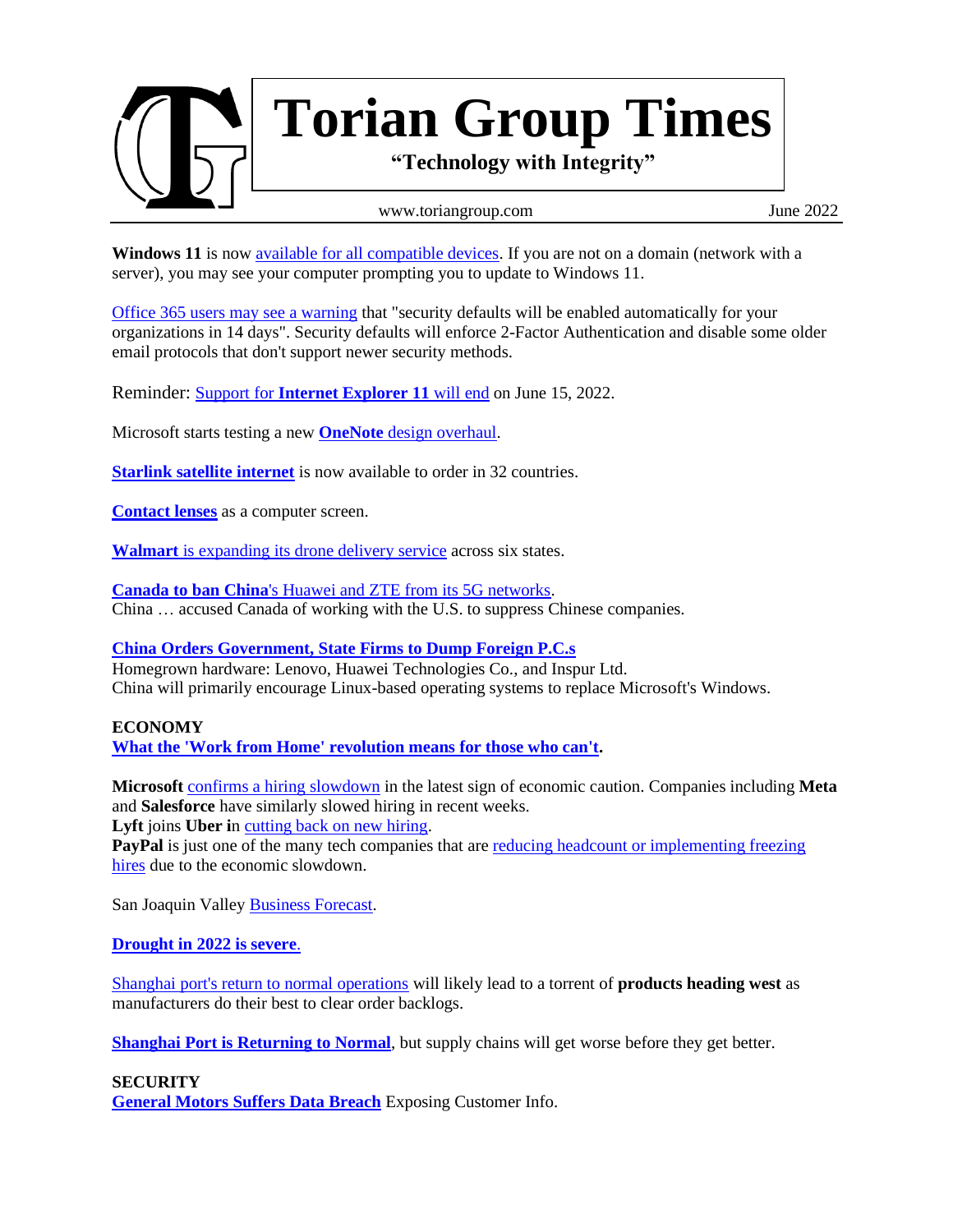Hackers may have accessed sensitive customer information and illicitly redeemed reward points stored on user accounts. It's believed that the attack resulted from a credential stuffing campaign using stolen credentials from a previous breach in hopes of the victims re-using their passwords on multiple sites**.**

**U.S. Drug Enforcement Administration** (DEA) says it is investigating reports that [hackers gained](https://krebsonsecurity.com/2022/05/dea-investigating-breach-of-law-enforcement-data-portal/)  [unauthorized access to an agency portal](https://krebsonsecurity.com/2022/05/dea-investigating-breach-of-law-enforcement-data-portal/) that taps into 16 different federal law enforcement databases.

Vodafone is piloting a **[new advertising I.D. system](https://www.bleepingcomputer.com/news/security/vodafone-plans-carrier-level-user-tracking-for-targeted-ads/)** called [TrustPid,](https://trustpid.com/keeptheinternetfree) which will work as a persistent user tracker at the mobile Internet Service Provider (ISP) level.

Vodafone plans to assign a fixed ID to each customer and associate all user activity with it. The new system is in test phase in Germany and is intended to be impossible to bypass from within the web browser settings or through cookie blocking or IP address masking.

# **HUMOR**



SOMEWHERE AT AMAZON

*Tim Torian* Torian, Group, Inc. https://www.toriangroup.com